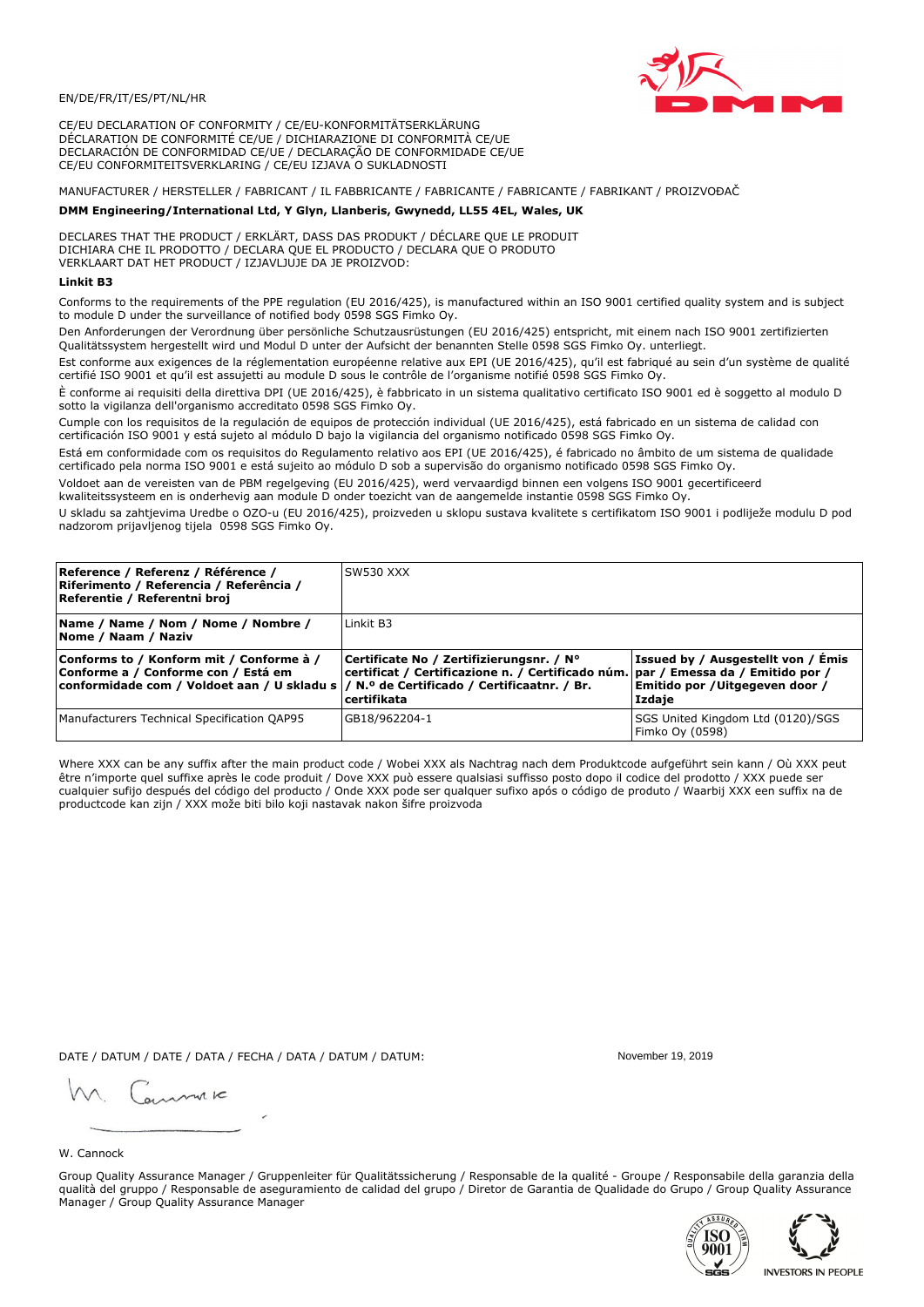## NO/SE/FI/DK/PL/CZ/SK/MT

CE/EU-SAMSVARSERKLÆRING / CE/EU-FÖRKLARING OM ÖVERENSSTÄMMELSE CE/EU-VAATIMUSTENMUKAISUUSVAKUUTUS / CE/EU-OVERENSSTEMMELSESERKLÆRING DEKLARACJA ZGODNOŚCI WE/UE / CE/EU PROHLÁŠENÍ O SHODĚ CE/EÚ VYHLÁSENIE O ZHODE / DIKJARAZZJONI TA' KONFORMITÀ TAL-KE/UE

# PRODUSENT / TILLVERKAREN / VALMISTAJA / PRODUCENT / PRODUCENT / VÝROBCE / VÝROBCA / IL-MANIFATTUR

### DMM Engineering/International Ltd, Y Glyn, Llanberis, Gwynedd, LL55 4EL, Wales, UK

ERKLÆRER AT PRODUKTET / INTYGAR ATT PRODUKTEN / VAKUUTTAA, ETTÄ TÄMÄ TUOTE / ERKLÆRER, AT PRODUKTET / OŚWIADCZA, ŻE<br>WYRÓB / PROHLAŠUJE, ŽE PRODUKT / VYHLASUJE, ŽE VÝROBOK / JIDDIKJARA LI L-PRODOTT:

Overholder kravene i PVU-forordningen (EU 2016/425), er produsert innenfor et ISO 9001-sertifisert kvalitetssystem og er underlagt modul D under overvåkning av teknisk kontrollorgan 0598 SGS Fimko Oy.

Uppfyller kraven för PPE-reglerna (EU 2016/425), tillverkas inom ett ISO 9001-certifierat kvalitetssystem och är föremål för modul D under övervakning av anmält organ 0598 SGS Fimko Oy.

Noudattaa henkilönsuojaimia koskevan asetuksen (EU 2016/425) vaatimuksia, on valmistettu ISO 9001 -sertifioidun laatujärjestelmän mukaisesti ja että siihen sovelletaan ilmoitetun laitoksen 0598 SGS Fimko Oy.:in alaista D-moduulia.

Overholder kravene i forordningen om personlige værnemidler (EU 2016/425), er fremstillet i inden for det certificerede ISO 9001kvalitetssystem, og er underlagt modul D under overvågning af det bemyndigede organ 0598 SGS Fimko Oy.

Spełnia wymogi rozporządzenia w sprawie środków ochrony indywidualnej (UE 2016/425), jest produkowany w ramach systemu jakości zgodnego z ISO 9001 i podlega modułowi D pod nadzorem jednostki notyfikowanej 0598 SGS Fimko Oy.

Zařízení splňuje požadavky nařízení o osobních ochranných prostředcích 2016/425, je vyrobeno v systému řízení jakosti certifikovaném podle normy ISO 9001 a podléhá modulu D pod dohledem notifikované osoby č. 0598 SGS Fimko Oy.

Spĺňa požiadavky Nariadenia Európskeho parlamentu a Rady (EÚ) 2016/425 o osobných ochranných prostriedkoch, je vyrobený v rámci systému kvality certifikovaného podľa normy ISO 9001 a podlieha modulu D pod dohľadom notifikovaného orgánu č. 0598 SGS Fimko Oy.

Jikkonforma mar-rekwiżit tar-Regolament dwar il-PPE (UE 2016/425), u huwa manifatturat f'sistema ta' kwalità certifikata għall-ISO 9001 u soggett għall-modulu D taħt is-sorveljanza tal-korp notifikat 0598 SGS Fimko Oy.

| <b>Referanse / Referens / Viite / Reference / Nr SW530 XXX</b><br>referencyjny / Reference / Značka /<br>Referenza                                                                                                |                                                                                                         |                                                                                                         |
|-------------------------------------------------------------------------------------------------------------------------------------------------------------------------------------------------------------------|---------------------------------------------------------------------------------------------------------|---------------------------------------------------------------------------------------------------------|
| Navn / Namn / Nimi / Navn / Nazwa /<br> Jméno / Názov / Isem                                                                                                                                                      | Linkit B3                                                                                               |                                                                                                         |
| Overholder / Uppfyller kraven för / Vakuus<br>myönnetty perustuen standardiin: /<br> Overholder / Spełnia wymogi / Je ve shodě s $ \tilde{C} $ . certifikátu / Čertifikat Nru<br>/ Je v zhode s / Jikkonforma ma' | Sertifikatnr. / Certifikatnr. / Sertifikaattinro /<br>Certifikat nr. / Certyfikat nr / Č. certifikátu / | Utstedt av / Utfärdat av /<br>Myöntänyt / Udstedt af / Wydany<br>przez / Vydal / Vydal / Mahrug<br>minn |
| Manufacturers Technical Specification QAP95                                                                                                                                                                       | GB18/962204-1                                                                                           | SGS United Kingdom Ltd (0120)/SGS<br>Fimko Oy (0598)                                                    |

Der XXX kan være ethvert suffiks etter produktkoden / Där XXX kan vara valfri ändelse efter produktkoden / Jossa XXX voi olla mikä tahansa tuotekoodin jälkeen tuleva liite. / Hvor XXX kan være ethvert suffiks efter produktkoden / gdzie XXX może być dowolnym przyrostkiem po kodzie produktu / Kde XXX může být jakákoliv přípona za kódem produktu / Kde XXX môže byť akákolyek prípona za kódom výrobku. / Fejn XXX jista ikun kwalunkwe suffiss wara l-kodići tal-prodott

DATO / DATUM / PÄIVÄMÄÄRÄ / DATO / DATA / DATUM / DÁTUM / DATA:

November 19 2019

annuic

W. Cannock

Group Quality Assurance Manager / Group Quality Assurance Manager / Group Quality Assurance Manager / Group Quality Assurance Manager / Kierownik ds. Zarządzania Jakością Grupy / Group Quality Assurabce Manager / Manažér riadenia kvality v rámci skupiny / Maniger tal-Assigurazzjoni tal-Kwalità tal-Grupp